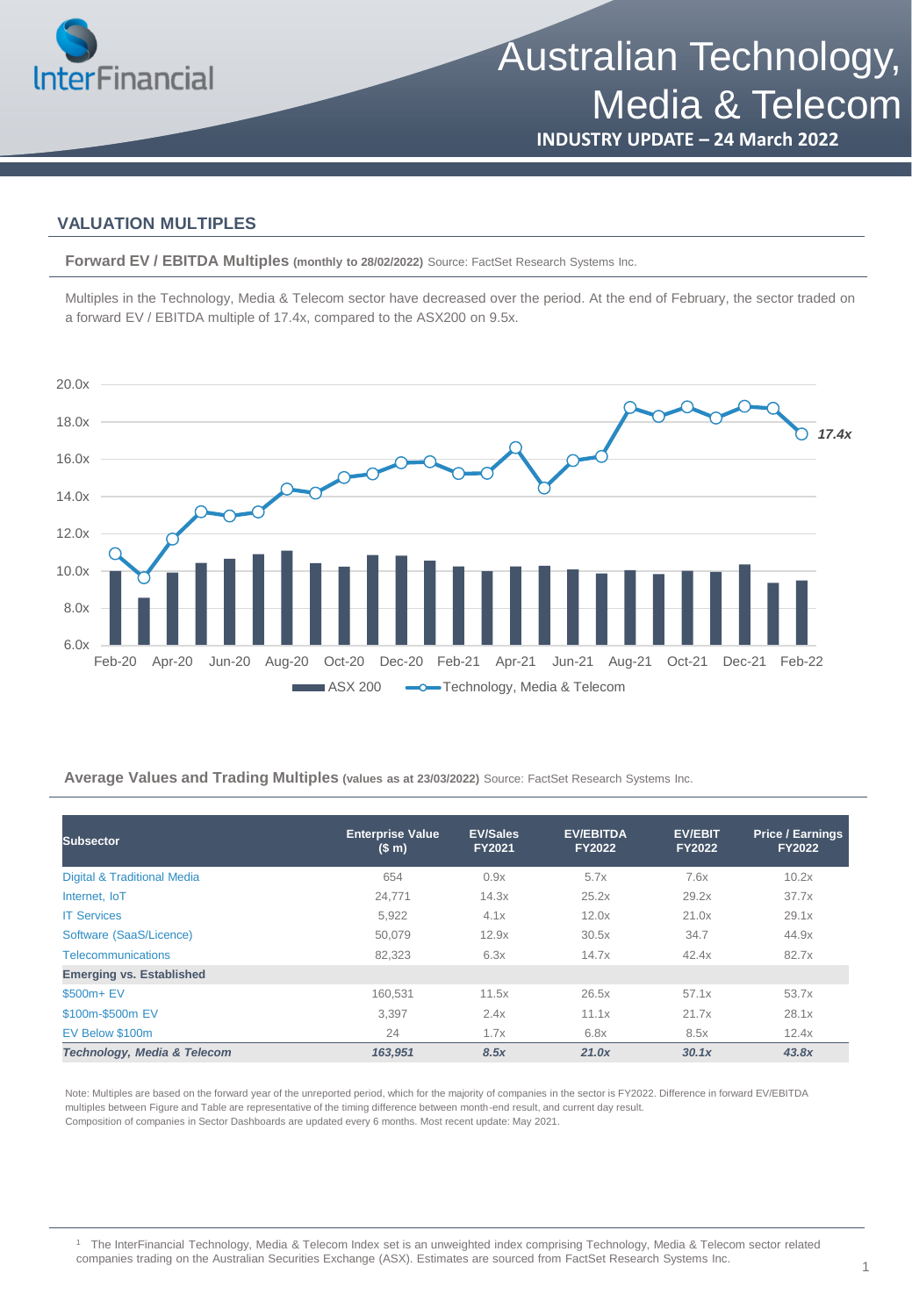

Australian Technology, Media & Telecom

**INDUSTRY UPDATE – 24 March 2022**

## **MERGER & ACQUISITION NEWS…**

|                      |                          | Value: AUD 10.39 m                                                                                                                                                                                                                                                                                                                                                                                                                                                                                                                                                                           |
|----------------------|--------------------------|----------------------------------------------------------------------------------------------------------------------------------------------------------------------------------------------------------------------------------------------------------------------------------------------------------------------------------------------------------------------------------------------------------------------------------------------------------------------------------------------------------------------------------------------------------------------------------------------|
| family zone          | erbyNet                  | Family Zone Cyber Safety, the Australia based software company engaged with developing<br>cyber safety software has acquired Derbytech, the United States based provider of cyber<br>security services. The consideration was \$7.5m, which consist of \$4.5m paid in common<br>shares, \$3m paid in cash.                                                                                                                                                                                                                                                                                   |
|                      |                          | Value: 63.8 m                                                                                                                                                                                                                                                                                                                                                                                                                                                                                                                                                                                |
| cohere               | KI KOCH.<br>technologies | A group of investors led by Koch Real Estate Investments, the United States based<br>investment company has acquired an undisclosed stake in Cohere Technologies, the local<br>Software company engaged with Orthogonal Time Frequency and Space (OTFS) technology<br>to increase performance, reliability and coverage of wireless communications, through a<br>Series D funding round.                                                                                                                                                                                                     |
|                      |                          | Value: AUD 20 m                                                                                                                                                                                                                                                                                                                                                                                                                                                                                                                                                                              |
| <b>DICKER</b>        | HLLS.                    | <b>Dicker Data Ltd</b> , the Australia based wholesale distributor of IT hardware products is to<br>acquire the security and information technology distribution division (SIT) from Hills Ltd, the<br>Australia based software services provider focused on providing computer integrated services<br>and communication solutions. The transaction is subject to approval from Hills shareholders',<br>an Independent expert opinion, consent of key suppliers and landlords of the SIT division,<br>approval of the Commonwealth Bank of Australia and other customary closing conditions. |
|                      |                          | Value: Undisclosed                                                                                                                                                                                                                                                                                                                                                                                                                                                                                                                                                                           |
| ppro                 |                          | PPRO, a UK-based cross-border payments firm, has acquire Alpha Fintech, an Australia-<br>based next-gen payments technology company.                                                                                                                                                                                                                                                                                                                                                                                                                                                         |
| $\bigwedge$ advanced |                          | Value: Undisclosed                                                                                                                                                                                                                                                                                                                                                                                                                                                                                                                                                                           |
|                      | o Portt                  | Advanced Computer Software, a UK-based provider of business software and services<br>backed by Vista Equirty Partners and BC Partners, has acquired Portt, an Australia-based<br>Software-as-a-Service procurement, contract and supplier management solutions provider.                                                                                                                                                                                                                                                                                                                     |
|                      |                          | Value: AUD 325 m                                                                                                                                                                                                                                                                                                                                                                                                                                                                                                                                                                             |
| ncs//                | <b>DIALOG</b>            | NCS Group, a subsidiary of Singapore Telecommunications, has entered an agreement to<br>acquire The Dialog Group, an Australia-based provider of IT services for corporate and<br>government clients.                                                                                                                                                                                                                                                                                                                                                                                        |
|                      |                          | Value: AUD 481.46 m                                                                                                                                                                                                                                                                                                                                                                                                                                                                                                                                                                          |
|                      |                          | Zip Co is to acquire Sezzle. The consideration was AU\$481.4573m, based on an exchange<br>ratio of 0.98 shares of Zip for every 1 share of Sezzle, valued at Zip's one day prior closing<br>share price of AU\$ 2.21 per share. The transaction values Sezzle at AU\$ 450.37m including<br>debt. The transaction is subject regulatory approvals and waivers, approval of Sezzle and Zip<br>shareholders, antitrust approvals, and is expected to close in April 2022.                                                                                                                       |
|                      |                          | Value: AUD 26.6m                                                                                                                                                                                                                                                                                                                                                                                                                                                                                                                                                                             |
| iSelect              | <b>CIMET</b>             | <b>iSelect</b> has entered into an agreement to acquire a 49% share in <b>CIMET Holdings</b> , the<br>product comparison website specialising in energy, broadband, and removalists for a total<br>consideration of as much as AUD 26.6m.                                                                                                                                                                                                                                                                                                                                                    |
|                      |                          | Value: Undisclosed                                                                                                                                                                                                                                                                                                                                                                                                                                                                                                                                                                           |
| NAVIS                |                          | Navis Capital Partners, the private equity firm has acquired a controlling stake in Software<br>Combined, the Australia based company that acquires and combines software companies.<br>The terms of the deal were undisclosed.                                                                                                                                                                                                                                                                                                                                                              |
|                      |                          | Value: AUD 8 m                                                                                                                                                                                                                                                                                                                                                                                                                                                                                                                                                                               |
|                      |                          | Swoop Holdings, the Australian provider of super fast internet is to acquire Luminet, the<br>local telecommunications carrier that specialises in the provision of dark fibre services.                                                                                                                                                                                                                                                                                                                                                                                                      |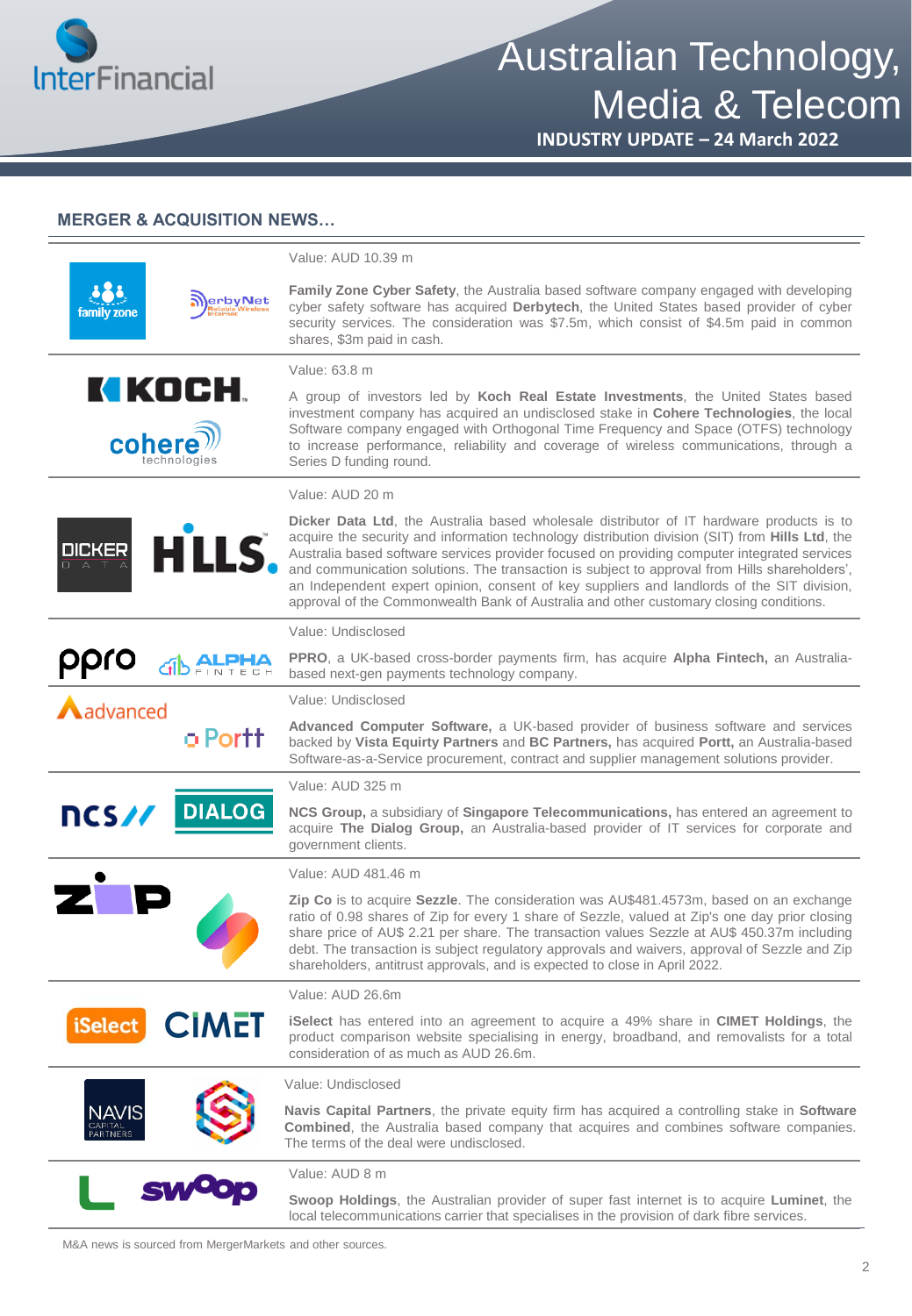

# Australian Technology, Media & Telecom

**INDUSTRY UPDATE – 24 March 2022**

### **GOING VIRAL…**

- Takeover target **Uniti Group** is actively considering a new \$5 per share offer for the company from a **Macquarie**-led consortium, stoking the flames of a bidding war between the group and infrastructure investor **Morrison & Co**.
- **Telstra** is in advanced talks with **Fetch TV**, finalising plans for the acquisition of a majority interest in the Australian provider of subscription video services.
- **Vonex**, an Australian telco, is eyeing acquisitions as part of its growth strategy.
- **Pointerra**, the Perth, Western Australia-based 3D AI algorithm cloud-based platform, is pursuing strategic M&A tuck-in acquisitions targeted to add domain knowledge in people and product in the AEC, Transport and Mining, Oil & Gas sectors.
- **8Common**, the Australian software company, is well-positioned to assess opportunities for strategic acquisitions of related and complimentary products.
- **Global Data Centre Group**, an Australia-based data centre owner, is eyeing M&A opportunities throughout Europe and Southeast Asia.
- **Infomedia**, an Australian parts and service software provider for the global automotive industry, is seeking to maintain growth through acquisitions.
- **Bravura Solutions**, a Sydney, Australia-based wealth management applications software company, is considering additional acquisitions.
- **ArchTIS**, an Australia-based collaborative software business, is seeking to scale its business via opportunistic acquisitions to enhance technical capabilities, regional reach and customer ARR.
- **Comms Group**, an Australia-based provider of optimal ICT solution services, is interested in growing its scale and revenues to over AUD 100m partially through acquisitions.
- **Ansarada** (formerly thedocyard Limited), the Sydney, Australia-based deal management technology company, has announced that it remains open to pursuing strategic, technologically aligned and culturally compatible acquisitions to accelerate growth.
- **Appen**, the Australian artificial intelligence data services company, is exploring M&A opportunities with a focus on long-term revenue growth.
- **COSOL Limited** (COSOL), the Australian digital services and transformation specialist, is actively seeking new acquisition opportunities.
- **Pureprofile**, an Australian online profile marketing technology company, is eyeing acquisitions as one of the strategic priorities for its growth plan.
- **Knosys**, an Australia-headquartered SaaS information technology company, is searching for complementary acquisition targets that enhance the SaaS solutions portfolio.
- **Nitro Software**, the Australian and US-based software company, is exploring potential acquisitions.
- **Symbio Holdings**, the Australian telecom software company, continues to scan for acquisition targets in Taiwan, South Korea and Japan.
- **WiseTech Global**, an Australian logistics software provider, will focus on both smaller 'tuck-in' acquisitions and larger strategically significant acquisition opportunities.
- **Hansen Technologies**, an Australian software business, is on the lookout for M&A opportunities. The company has a market cap of USD 794m.
- **RPMGlobal**, an Australian mining software company, is eyeing merger and acquisition (M&A) opportunities.
- **Xpon**, an Australia-based marketing technology business, could pursue strategic acquisitions for growth.